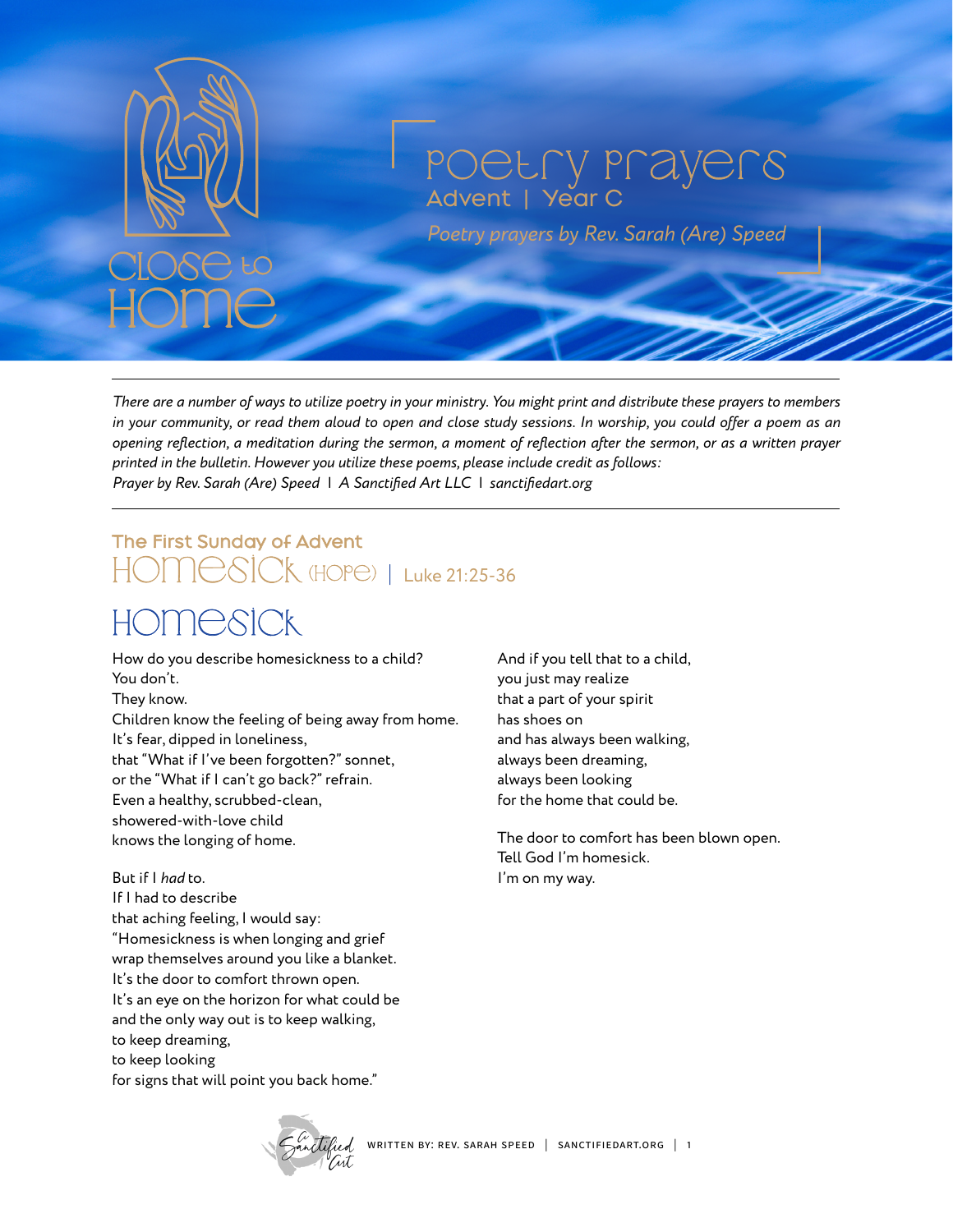#### The Second Sunday of Advent LayinG LHe FOUnDaLION (Peace) | Luke 1:57-80

### WONDS FON LHE BEGINNING

If I could give you words for the very beginning for the stretches and the yawns, and the opening of eyes, for the first hiccups, and the first smiles, and the first purse of your lips, I would say, "Oh, dear child, how you are loved."

But the thing about love is you can't stop there, so I would go on to say, "You are strong, stronger than you think. And you are not alone look at these parents who adore you and these doctors and nurses fighting for you. And you are enough, already enough.

You haven't done anything yet. You've just been here, breathing, sleeping, and already, you are enough. And then I might say, "This world is a mess, but it is your home, and you can make it better, so always try to make it better.

And maybe most important of all: there is a love that is bigger than my understanding, that moves through this world, and I call that love God. And that love is here, here in this room, and that love knows your name by heart."

Those are the words I would say to you as you stretch and yawn and open your eyes on the very first morning of your very first day. Let that be your foundation, like Zechariah did for John. Let love be your beginning.

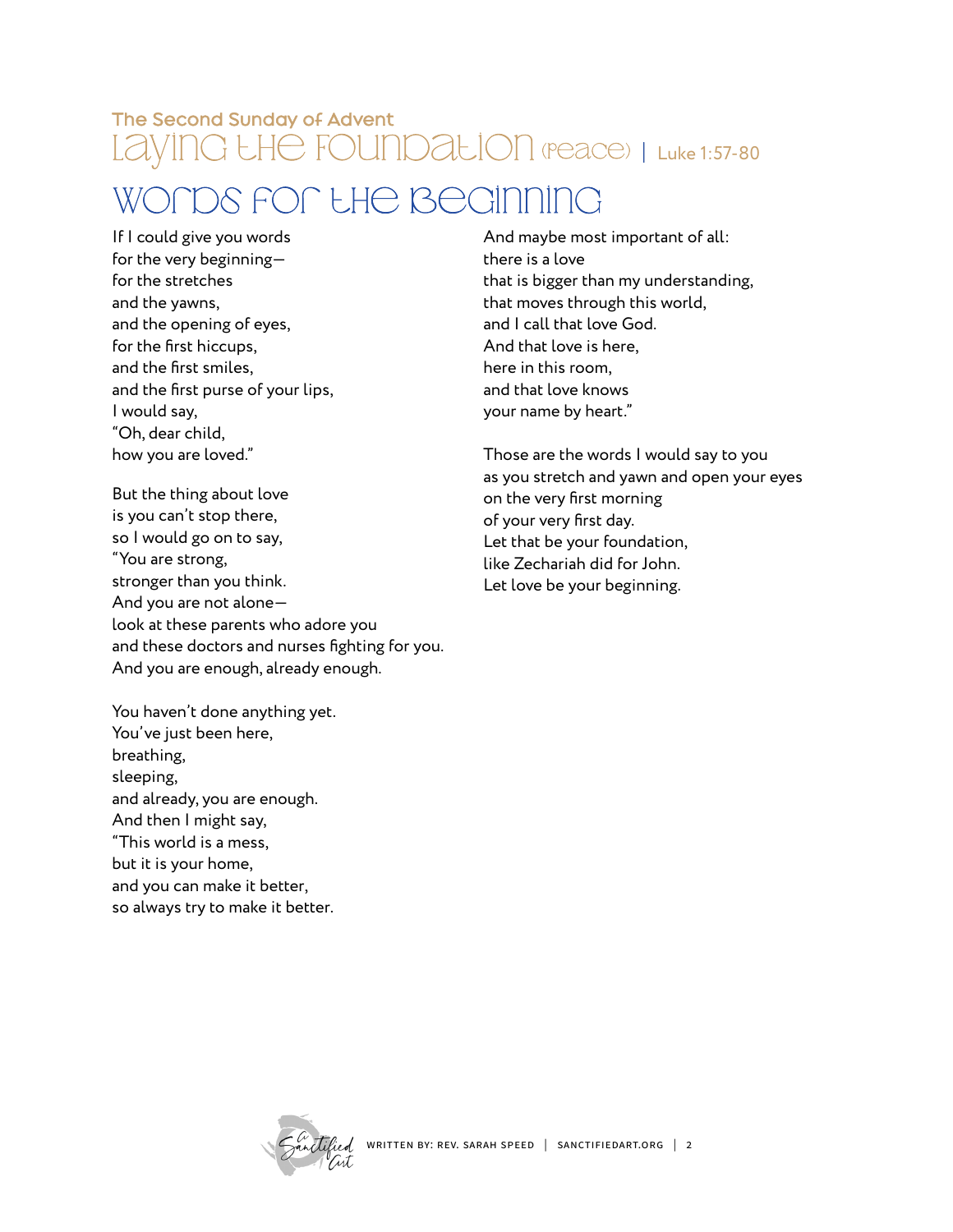#### The Third Sunday of Advent A HOME FOR ALL (JOY) | Luke 3:1-18

#### AdvocatinG for Home

*Written with love for all who identify as transgender and/or non-binary.*

I know you don't feel at home in your body. Your clothes don't feel right. Your bones don't feel right. Your name, just a word that people have labeled you with. I see the way you try on pronouns like I try on clothes, looking for something—*anything*—that feels right.

And what I would *give* to build you a shelter a safe space where you could be, a home where you were safe and free. What I would give to carve out some room for you to process and grieve and dance and sing your way into your true self. But I know

it's not that easy.

My hands cannot build you safety. My words cannot give you time. My heart cannot be home enough. So until the day when you are truly at home, I will keep marching for you. I will keep advocating for the home you deserve the home in your own skin. I will keep praying. I will give you my second coat, and the shirt off my back, and the food from my table. I won't give up on preparing the way.

A voice is calling out in the wilderness. Do you hear it?

There's more for us here than has been before.

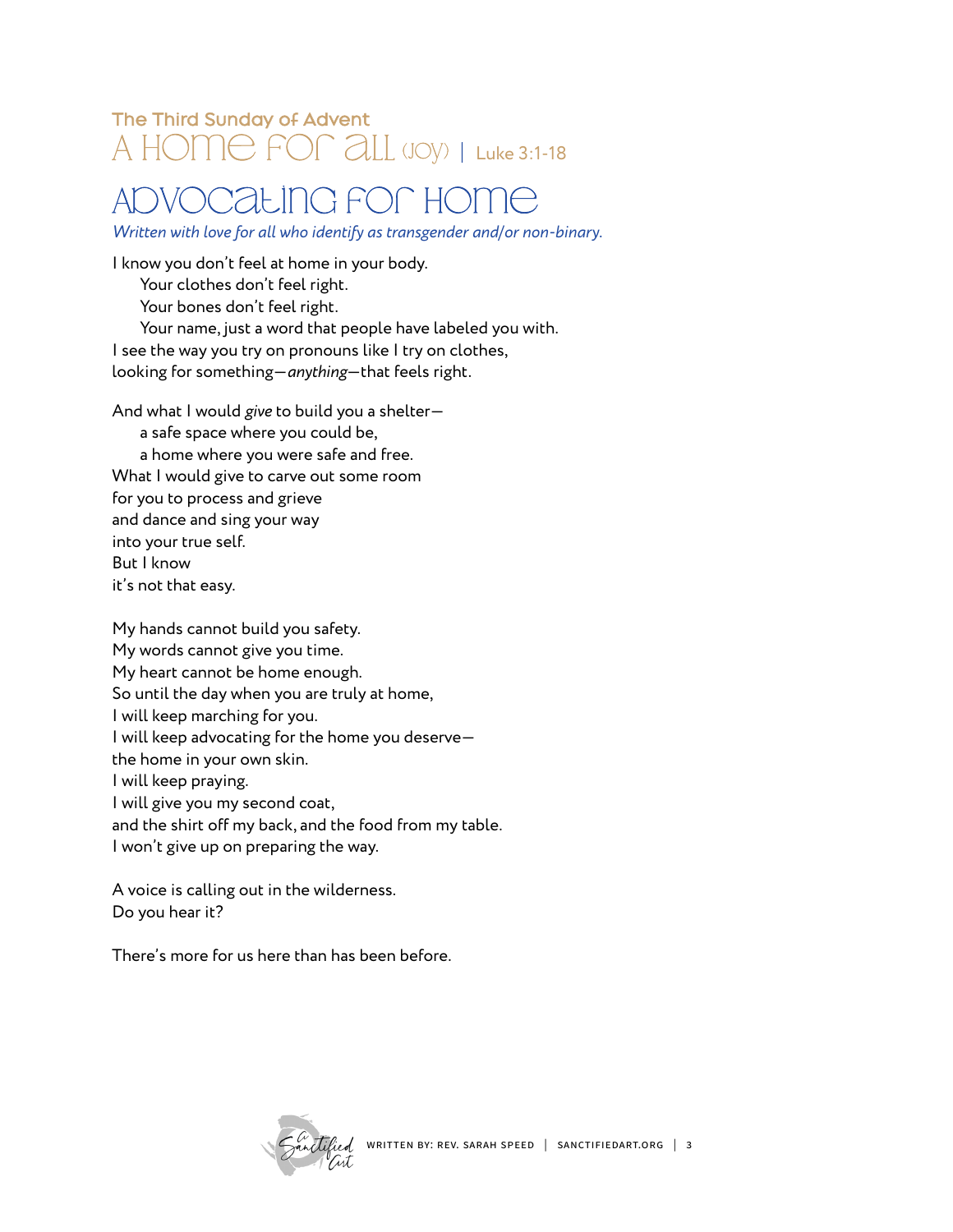#### The Fourth Sunday of Advent Seeking Sanctuary (Love) | Luke 1:39-55

### Come on Home

We all know the feeling the shaky ground, sinking sand, water-is-rising, sun-is-fading feeling that makes steady breathing an entire miracle, and holding back tears a marvel in and of itself.

And when those days come, I call my parents. And I call my church, and I call my friends, and they say in unison what God has said from the very beginning, which is, "Come on home."

Is there anything more healing than an open door? If you're seeking sanctuary, if the waters are rising listen. It may be hard to hear, but God is always saying, "Come on home."

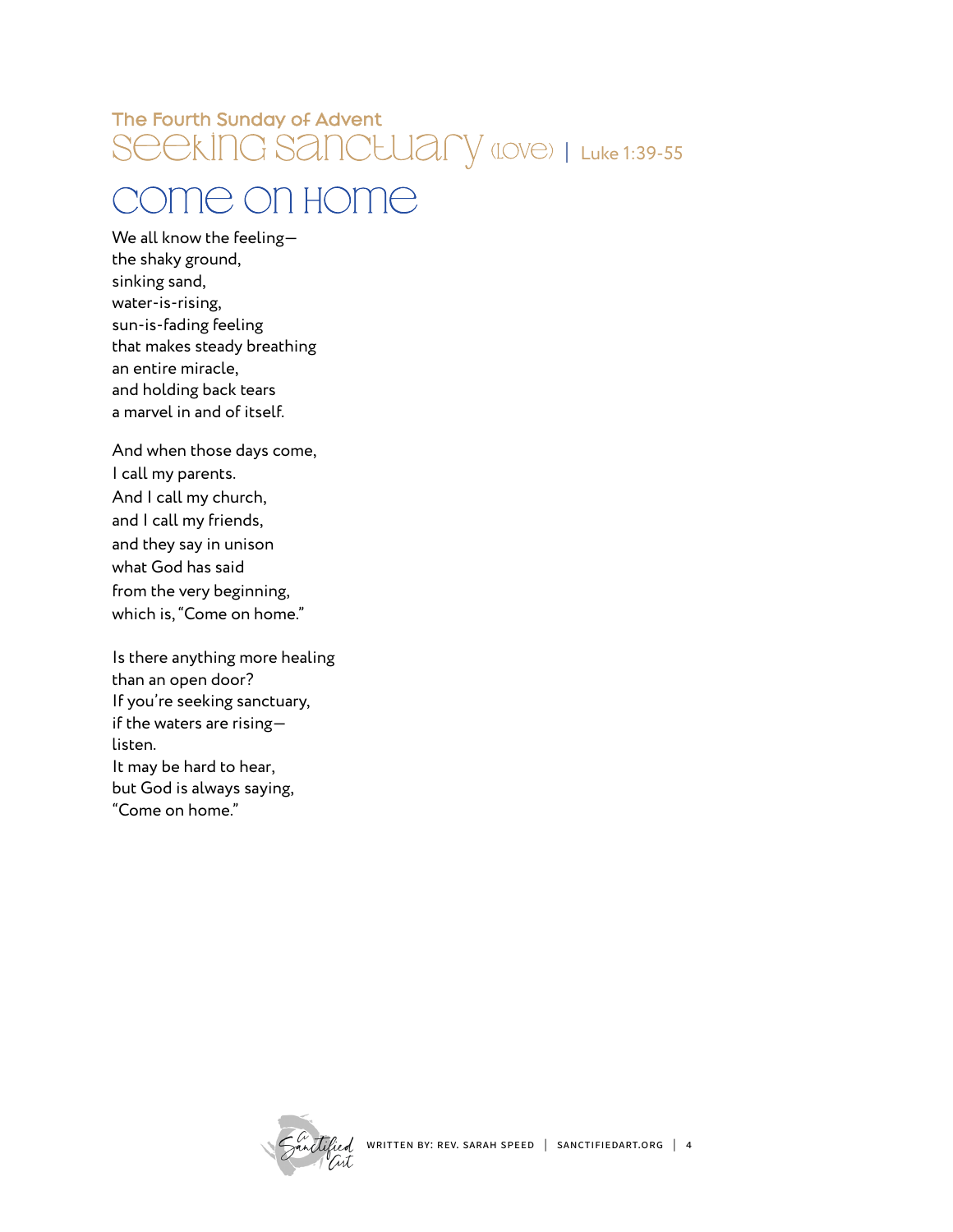# Christmas Eve INVILED HOME | Luke 2:1-20

### Invitations

I've been thinking about a universal truth—the way we all want to be invited in. We want the door to be opened with cheers of, "You're here!" We want the clerk at the store to ask how we're doing, and the waiter to wink at us and whisper, "Good choice." We want the barista to learn our names, which people call being "a regular," but it feels more like being known. We want the stranger to help us pick up our sodas when the case breaks, and the woman to put her bag in her lap on the subway, which is to mean, "Come, you can sit by me." We cherish every open palm wave from the child in the grocery store and every city church with open doors when the organist plays.

At the end of the day we are all just a collection of heart and bones walking through this world, exchanging invitations, saying to one another in a million little ways come matter here. Come make a difference here. Come be you, here.

Jesus didn't receive much of an invitation. No one moved their bag to their lap, or opened the door to the inn and said, "You're here!" Still, he came.

What a gift it is to have a God who does not wait on my invitation. What a gift it is to have a God who can't imagine being anywhere but here.

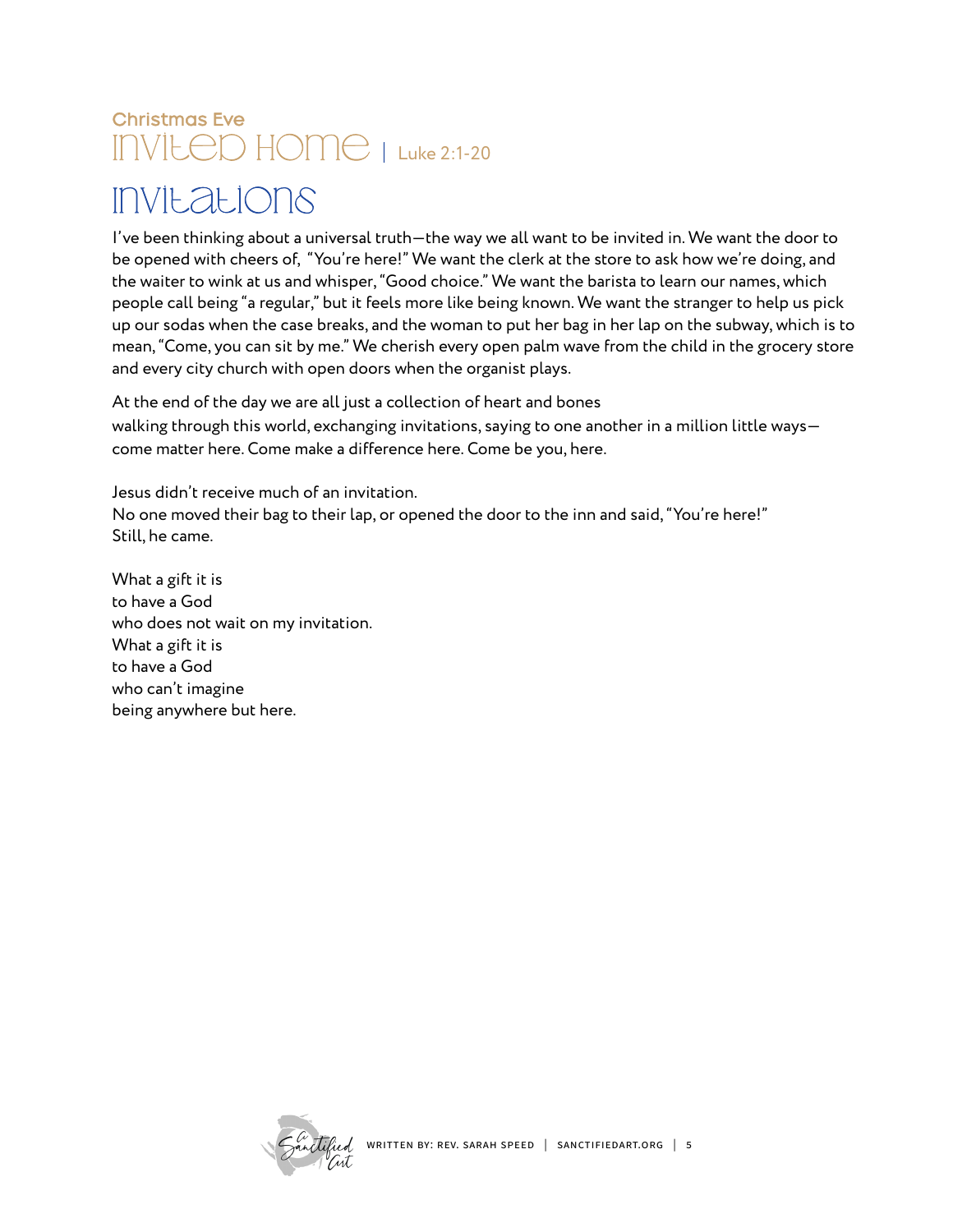#### The First Sunday After Christmas CHOSEN HOME | Luke 2:41-52

### Chosen Home

There are a million ways to choose a home.

We choose to make it work.

We hang a wreath on the door of our shoebox apartment. We invite company over. We ask, "Would you like coffee with that?"

We choose to make the most of it.

We take up watercoloring or kickboxing and show up to class. We mostly embarrass ourselves, but we were there.

We choose to not go it alone.

We sign up to volunteer and make ourselves a nametag. We slide weary bones into weary church pews. We shake hands and say hello. We let the music cover us, like a blanket, or a prayer.

We choose to love what we have.

We look in the mirror and speak kindly to our body. We buy flowers at the market and arrange them in jelly jars.

There are a million ways to choose a home. So like Jesus in the temple who chose to stay, who chose to speak, who took up space because he knew he was home, I invite you to do the same.

Put your body where your soul feels alive. Give yourself permission to take up space there. Stay, as long as it takes. Return, as often as you need.

There are a million ways to choose a home. Choose wisely. We need you here.

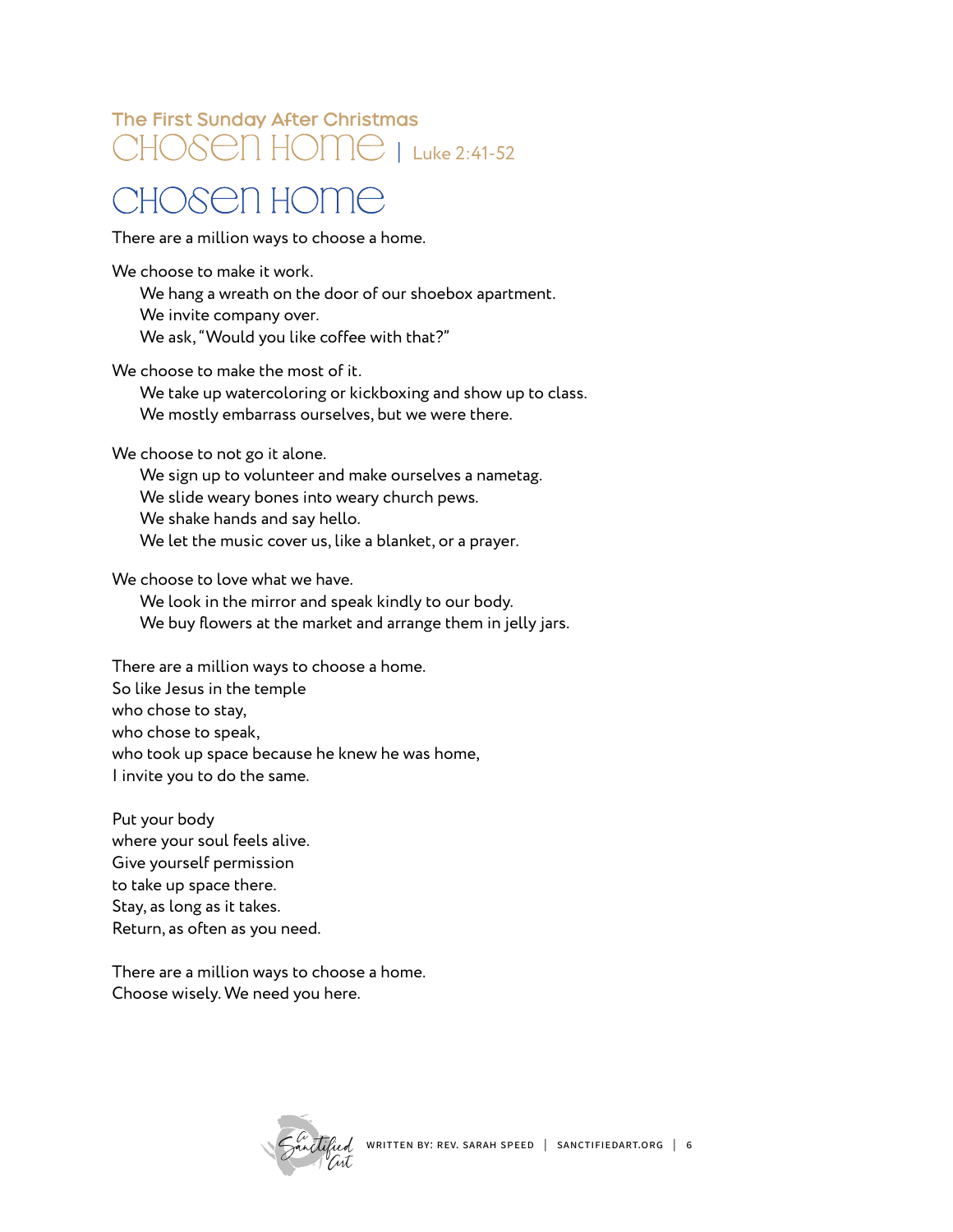#### Epiphany HOME BY ANOLHER WAY | Matthew 2:1-12

#### Muscle Memory

Going home is a form of muscle memory. Start the car. Turn on the lights. Turn left, turn right. Pass the big oak tree and the empty school yard. Look for the house with the light on. Look for the house with the open door. Look for the house that says, "Welcome home." You'll know when you've arrived that's the thing about muscle memory.

But I am learning things of love, and home is not home unless all are welcomed, and muscle memory is not justice unless all are safe. So I'm asking can we start the car and get totally lost chasing what is right far off on the horizon?

Can we drive off the road and get a flat tire if it means paving the way for justice and truth?

Can we circle the trees and miss the school yard completely if this new way home includes space for grace?

Can we waste our time driving in circles if it gives us time to add people to the car? I am learning, muscle memory and faith are not one and the same.

So I am asking, Will you start the car? Will you turn on the lights? Will you take a deep breath?

It might be time to get lost. It might be time to find a new way home.